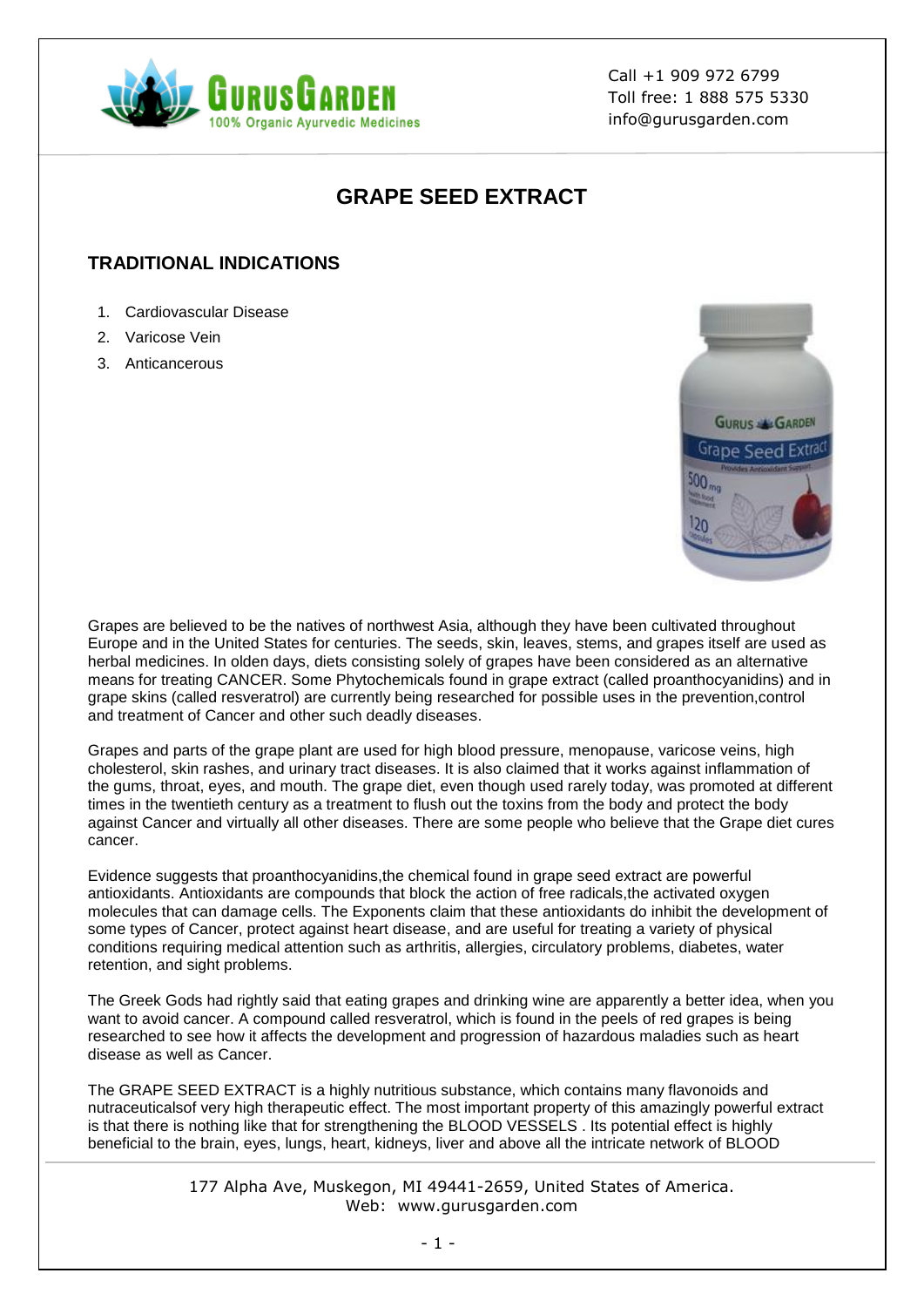

Call +1 909 972 6799 Toll free: 1 888 575 5330 info@gurusgarden.com

VESSELS, which energizes the whole bodyby proper and regular supply of oxygenated blood; leaving not even a single cell.

GRAPE SEED EXTRACT is of miraculous use, when our goal is possession of healthy VEINS, especially because of its peculiarity of having no side effect at all. Physicians of Western Europe have been using GRAPE SEED EXTRACT to heal all sorts of Circulatory Disorders for years with wonderful positive results.

GRAPE SEED PROANTHOCYANIDINS, seen in Grape Seed Extract have the unique capability of raising the tone and elasticity of all the tiny to large blood vessels, including aorta and make them resistant to hemorrhages, ruptures and even infections. Grapes have higher levels of Vitamin E, Flavonoids and Linoleic acid. The rare anti-oxidant component: OligomericProanthocyanidin, which is popularly known as OPC, is of great use in reducing the leakage in the valvescausing Varicose Vein and also evading swelling in the lower limbs, that too with a small dose of hardly 980 mg of GRAPE SEED EXTRACT per diem.

GRAPE SEED EXTRACT (OPC) helps to heal the ENDOTHELIAL LINING(inner most lining blood vessels) by eradicating the prevailing plaques through penetrating, scavenging,and then preventing the future formation of plaques at the ENDOTHELIAL LINING.

Clogging and Shrinking of the arteries will cause HYPERTENSION, which can be evaded and prevented by using GRAPE SEED EXTRACT, which has the proved efficacy of unclogging the blood vessels, preventing clots and thus thwarting DEEP VEIN THROMBOSIS also.

OPC of GRAPE SEED EXTRACT has been proved to be a very good medicinal supplement for the eyesight also. Recovery from the glare caused by getting subjected to bright light, which is crucial for night riders, is a unique characteristic of the component: OPC of GRAPE SEED EXTRACT.

RETINOPATHY is wonderfully benefited with OPC of GRAPE SEED EXTRACT particularly in the case of Diabetics. So also is the case of MACULAR weakness, seen in the case of the aged ones, which has been miraculously healed and regenerated with GRAPE SEED EXTRACT. MYOPIA, the condition of being short sighted, is seen improved withGRAPE SEED EXTRACT. So also is the case with the stress of the eyes, caused due to the long term use of computers, which is alleviated through using GRAPE SEED EXTRACT.

All these findings will convince even laymen to see that GRAPE SEED EXTRACT, which is not a very expensive but natural organic botanical Food Supplement;which is a byproduct of the flourishing wine industry, is a highly useful PANACEA for the present generation, which is chronically subjected to Life Style Diseases.

### **DOSAGE and DIRECTIONS**



.

For Adults 18 yrs or above, one (1) Capsule twice daily (every 12 hours) in empty stomach with lukewarm water.

Please give minimum 30 min to take any food after taking GRAPE SEED EXTRACT.

Take optimum water to enhance elimination of released toxins from the body

177 Alpha Ave, Muskegon, MI 49441-2659, United States of America. Web: www.gurusgarden.com